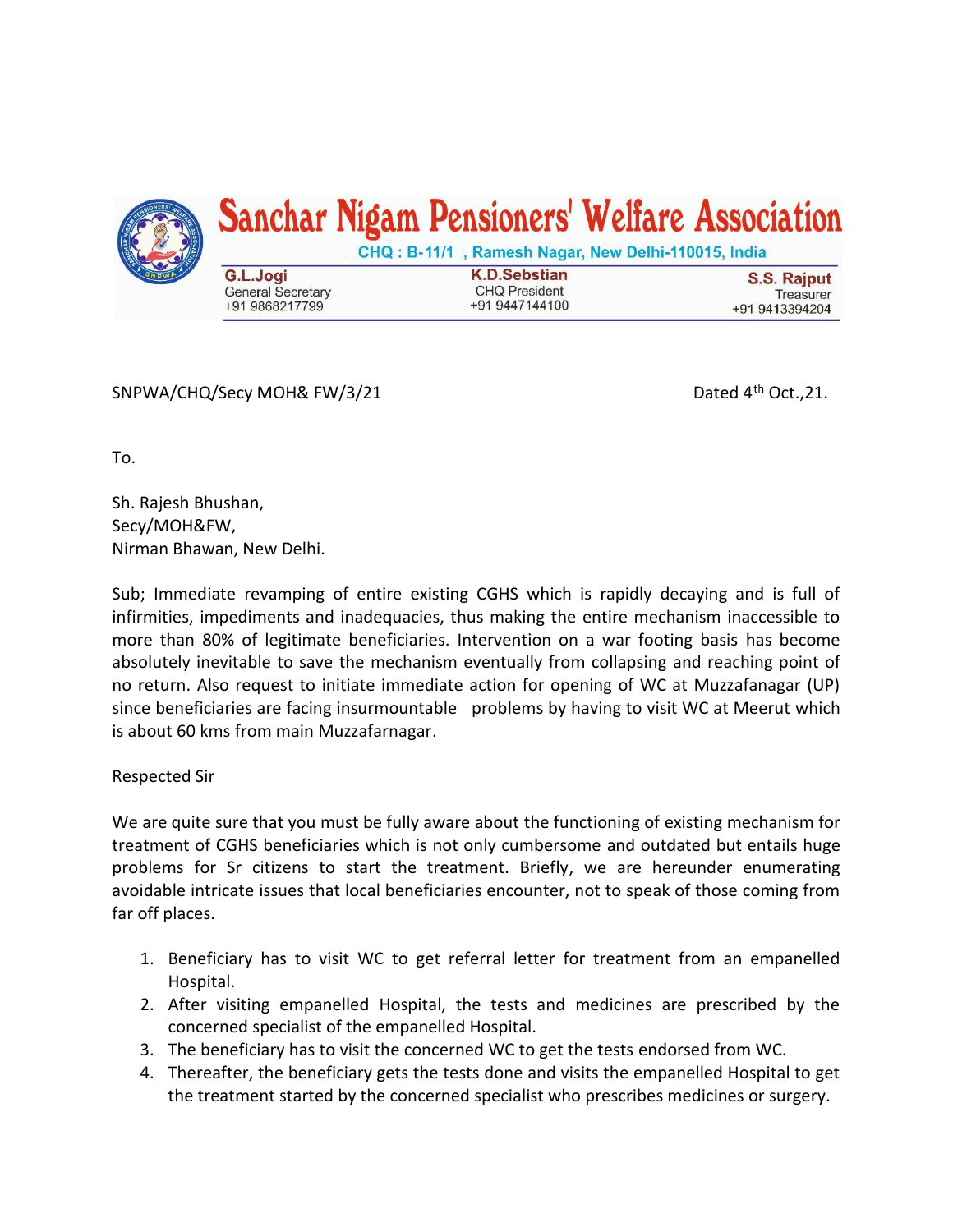- 5. The beneficiary has to visit WC again to get the prescribed medicines issued by the WC. Invariably, 80% of the medicines are indented by the WC. In case of surgery, it is to be endorsed by the WC.
- 6. Beneficiary has to visit WC after couple of days to receive the indented medicines from the WC. And in good number of cases, the indented medicines are not received by the WC and the beneficiary has to visit yet again WC after couple of days to get the medicine.
- 7. In huge number of cases, the CMO is not competent to issue the prescribed medicines or endorse diagnostic tests and the matter is referred to concerned AD for necessary action.
- 8. After that, the condition of the beneficiary becomes miserable and pitiable because his treatment gets inordinately delayed due to bureaucratic red tape and delay at AD office and the beneficiary is finally forced to start the treatment at his own cost because he is unsure of when the approval from the concerned AD is received by the WC.

These huge and avoidable infirmities existing in the prevailing mechanism are not being addressed and we have been pleading for streamlining of this highly complicated mechanism that renders most of the beneficiaries inaccessible to avail the facility. Even our repeated requests to decentralize powers delegated to AD to respective CMOs of WCs for purposes of issuing life saving medicines/diagnostic tests to facilitate expeditious treatment have been completely ignored for reasons best known to the policy makers. Thus, in an ideal case situation a beneficiary has to visit eight times WC and empanelled Hospital to get his treatment if all goes smoothly which does not because very often a beneficiary is confronted by other hiccups like referring the matter to concerned AD where beneficiary is completely unsure when the approval will come and eventually he is forced to start the treatment at his own expenses. We fail to understand as to what is the problem in delegating powers wrested presently with ADs to their respective CMOs to get rid of this serious bottle neck which invariably and adversely affects the beneficiary because of inordinate delay in decision making by concerned ADs.

Now imagine the plight of a beneficiary who has to travel hundreds and hundreds of Kms at least eight times to get his treatment started and even after that he is unsure whether treatment will start. This is a pan India situation by virtue of which more than 80% of legitimate beneficiaries are deliberately deprived of this basic health facility. Take case of a vast state like TN. Only two WCs exist, one at Chennai and the other at Trichy, thus depriving more than 80% of beneficiaries in TN of their legitimate right to this facility. Taking pan India situation into consideration, more than 80% of beneficiaries are deprived of this facility deliberately because of their complete inaccessibility to this facility.

This complete insensitivity and lack of concern to address this basic issue of inaccessibility of more than 80% of the beneficiaries has been afflicting and plaguing the very functioning of CGHS since its inception and thus rendering it inaccessible to more than 80% of the beneficiaries. The policy makers in CGHS are largely continuing to function on the lines of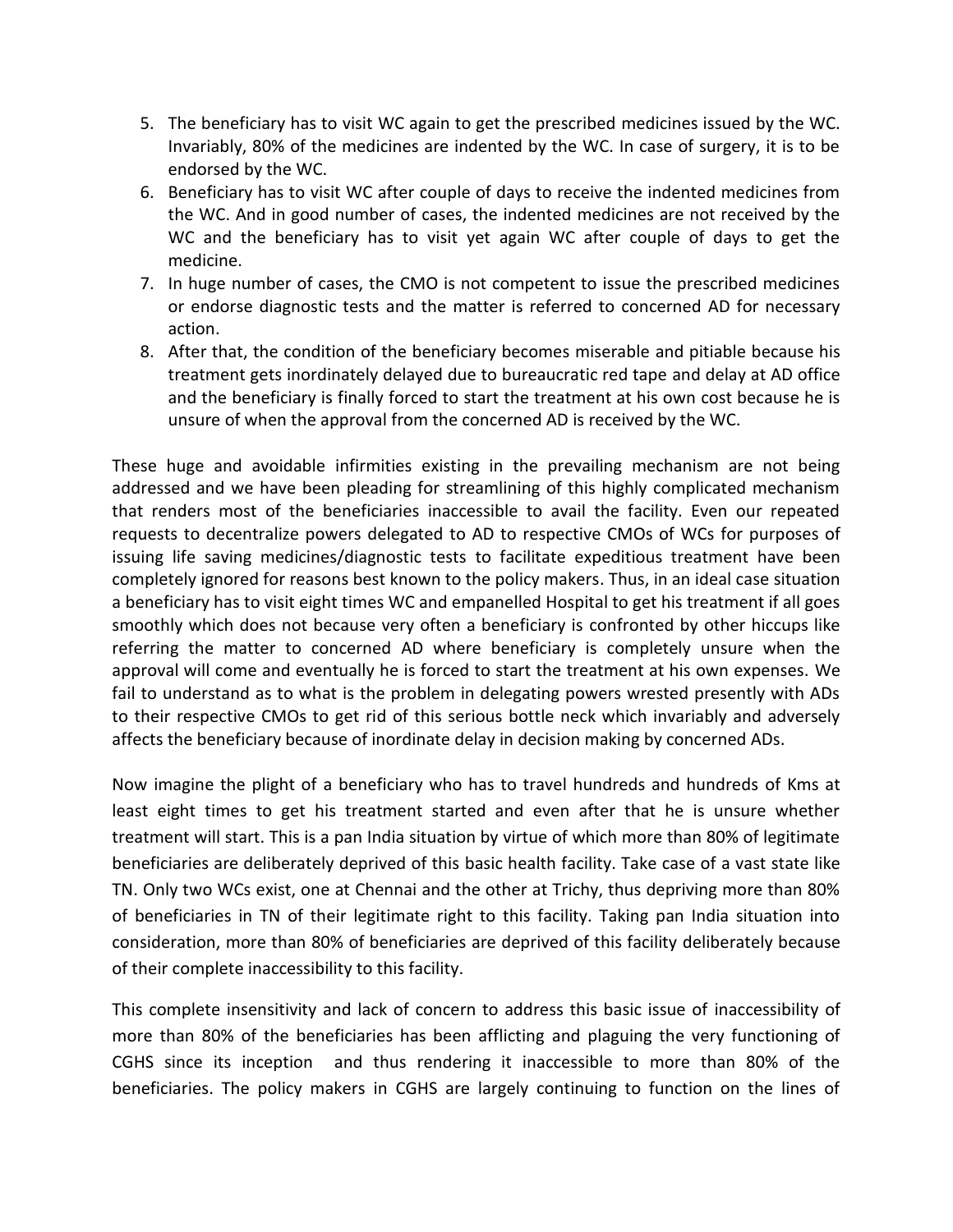colonial bureaucratic system. What the policy makers are blatantly ignoring is that existing mechanism is obsolete and huge revamping of the entire mechanism is required on a war footing basis to make the mechanism compatible with the drastic changes that medical science has since undergone, besides making it beneficiary friendly.

Whether policy makers in CGHS are really serious and sincere in their efforts to realize the basic objective of the Govt. to make CGHS services accessible to every legitimate beneficiary is highly debatable in the context of the prevailing situation. If they are, massive revamping of the entire bottle neck ridden system is required on highest priority, otherwise the system will continue to decay and will be virtually non- existent at one point of time. We leave this crucial issue of huge revamping of the existing system to the judgment of the policy makers. If they are sincere and keen to ensure that this facility is made available to every CGHs beneficiary, then they need to act as swiftly as possible and not continue to linger on with this decaying system which defeats the very objective for which it has been introduced.

**Another serious, rather unpardonable, lapse on part of the field units of CGHS and concerned officials in HQs is complete lack of monitoring regarding implementation of the guidelines/instructions issued by CGHS Hqs from time to time by the empanelled Hospitals. It would not be at all an exaggeration to mention that these instructions/guidelines of CGHS are treated as scraps of papers by the empanelled Hospitals for the simple reason that there is absolutely no monitoring either by the concerned officers in CGHS Hqs or by the field units of CGHS to monitor implementation of these guidelines. And the net result of this apathy of CGHS authorities is that the beneficiary is left completely at the mercy of the Hospital and is fleeced and exploited in every manner. No one bothers to monitor implementation of these so called ritualistic guidelines/instructions of CGHS. And the most astonishing part is that everyone is fully aware of this hard reality but no action is taken by anyone, thus creating a very pathetic and miserable situation for the beneficiaries, leaving them exclusively at mercy of Hospitals.**

Keeping in view the aforesaid facts, we are confident that policy makers will at least take due cognizance of the threatening issues that are likely to jeopardize the very functioning of CGHS and thus act as swiftly as possible to redeem a fast deteriorating situation and save it from escalating and decaying to a point of no return. That is quite likely to happen if policy makers continue to remain as mute spectators.

Similar situation prevails at Muzzafarnagar, which naturally is no exception. We also request you to please initiate immediate action for opening of WC at Muzzafarnagar to circumvent the huge suffering that CGHS beneficiaries at Muzzafarnagar face. CGHS beneficiaries at Mhuzzafarnagar have to traverse hundreds and hundreds of Kms to WC at Meerut and are thus confronted with insurmountable and innumerable issues. To obviate these serious day to day